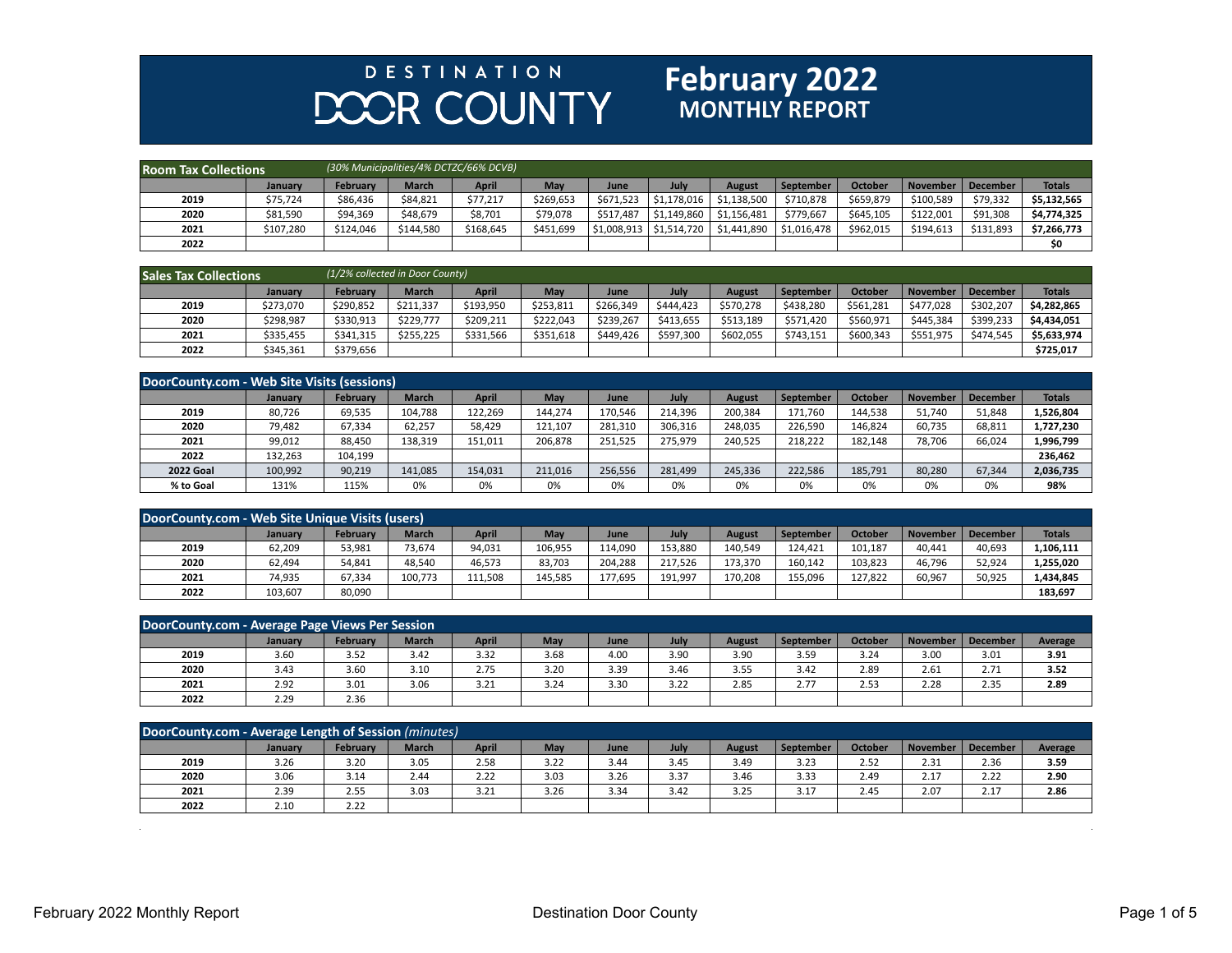| DoorCounty.com - Mobile Web Site Useage |         |                 |              |        |        |         |             |         |           |                |                 |                 |               |
|-----------------------------------------|---------|-----------------|--------------|--------|--------|---------|-------------|---------|-----------|----------------|-----------------|-----------------|---------------|
|                                         | January | <b>February</b> | <b>March</b> | April  | May    | June    | <b>July</b> | August  | September | <b>October</b> | <b>November</b> | <b>December</b> | <b>Totals</b> |
| 2019                                    | 47,730  | 31,171          | 47,176       | 53,591 | 58,380 | 73,540  | 94,491      | 91,675  | 82,254    | 65,438         | 30,812          | 23,456          | 699,714       |
| 2020                                    | 36,049  | 33,826          | 28,198       | 33,689 | 53,741 | 138.902 | 145,267     | 111,515 | 103,576   | 70,470         | 29,860          | 33,330          | 818,423       |
| 2021                                    | 45.986  | 39,639          | 67,593       | 72,572 | 96,686 | 117,322 | 124,968     | 151,075 | 118,457   | 85,722         | 38,057          | 32,312          | 990,389       |
| 2022                                    | 66,178  | 48,277          |              |        |        |         |             |         |           |                |                 |                 | 114,455       |

| DoorCounty.com - Top Ten Most Requested Pages for the Month | <b>February 2022</b>                                       |                        |
|-------------------------------------------------------------|------------------------------------------------------------|------------------------|
| 1) /homepage                                                | 5) /bewsletter/december-2020/20-things-to-do-during-winter | 9) /dine               |
| 2) / experience/events                                      | 6) /discover/guides-and-reports                            | 10)/stay/cottage-house |
| $ 3\rangle$ /stay                                           | 7) /winter                                                 |                        |
| 4) /lodgings                                                | 8) /experience                                             |                        |
|                                                             |                                                            |                        |

| DoorCounty.com - Top Ten Sources for the Month | <b>February 2022</b>     |                             |
|------------------------------------------------|--------------------------|-----------------------------|
| 1) Google/Organic                              | 5) The Trade Desk / Link | 9) yahoo/organic            |
| 2) Direct/None                                 | 6) DDC Email             | 10) m.facebook.com/referral |
| 3) Google/CPC                                  | 7) bing/organic          |                             |
| 4) Facebook/Facebook Ad                        | 8) The Trade Desk/HTML   |                             |

| <b>Social Media: Facebook</b> |           |                 |              |              |            |           |           |               |                  |                |                 |                 |                    |
|-------------------------------|-----------|-----------------|--------------|--------------|------------|-----------|-----------|---------------|------------------|----------------|-----------------|-----------------|--------------------|
| <b>Impressions</b>            | January   | <b>February</b> | <b>March</b> | <b>April</b> | May        | June      | July      | <b>August</b> | <b>September</b> | <b>October</b> | <b>November</b> | <b>December</b> | <b>Totals</b>      |
| 2019                          | 1,718,452 | 1,728,409       | 2,258,613    | 2,966,996    | 1,745,963  | 1,772,403 | 1,482,104 | 1,589,049     | 2,319,589        | 1,645,947      | 471,513         | 729,547         | 20,428,585         |
| 2020                          | 1,133,521 | 1,184,316       | 887,660      | 680,311      | 959,275    | 1,886,257 | 2,785,831 | 1,970,320     | 1,984,249        | 1,642,433      | 416,433         | 2,764,057       | 18,294,663         |
| 2021                          | 1,173,143 | 884,322         | 1,979,303    | 2,067,793    | 1,446,633  | 1,433,734 | 1,138,484 | 1,661,577     | 1,595,445        | 952,916        | 984,771         | 428,173         | 15,746,294         |
| 2022                          | 2,627,735 | 1,860,006       |              |              |            |           |           |               |                  |                |                 |                 | 4,487,741          |
| <b>Engagement</b>             | January   | <b>February</b> | <b>March</b> | April        | May        | June      | July      | <b>August</b> | <b>September</b> | <b>October</b> | <b>November</b> | <b>December</b> | <b>Totals</b>      |
| 2019                          | 49,759    | 51,818          | 65,323       | 55,448       | 48,318     | 56,304    | 43.791    | 51,651        | 73.617           | 57,359         | 27,911          | 42,223          | 623,522            |
| 2020                          | 46,097    | 52,095          | 41,870       | 39,105       | 53,358     | 95,807    | 77,728    | 58,771        | 66,624           | 48,520         | 15,143          | 27,952          | 623,070            |
| 2021                          | 32,104    | 25,170          | 89,433       | 60,272       | 55,245     | 62,047    | 49,623    | 66,384        | 48,138           | 30,807         | 40,522          | 17,864          | 577,609            |
| 2022                          | 75,304    | 62,122          |              |              |            |           |           |               |                  |                |                 |                 | 137,426            |
| <b>2022 Goal</b>              | 32,746    | 25,673          | 91,221       | 61,477       | 56,349     | 63,287    | 50,615    | 67,711        | 49,100           | 31,423         | 41,332          | 18,221          | 589,155            |
| % to Goal                     | 230%      | 242%            | 0%           | 0%           | 0%         | 0%        | 0%        | 0%            | 0%               | 0%             | 0%              | 0%              | 23%                |
| <b>Likes</b>                  | Januarv   | <b>February</b> | <b>March</b> | <b>April</b> | May        | June      | July      | <b>August</b> | <b>September</b> | <b>October</b> | <b>November</b> | <b>December</b> | <b>Year Growth</b> |
| 2019                          | 113,643   | 114,006         | 114,607      | 115,014      | 115,698    | 116,426   | 117,064   | 117,577       | 118,058          | 118,266        | 118,236         | 118,905         | 5%                 |
| 2020                          | 118,974   | 119,136         | 119,320      | 119,548      | 120,266    | 121,393   | 122,709   | 123,767       | 125,063          | 125,594        | 125,549         | 125,653         | 6%                 |
| 2021                          | 125,885   | 125,912         | 126,335      | 127,006      | 127,670    | 128,264   | 128,798   | 129,229       | 129,556          | 129,677        | 129,681         | 129,605         | 3%                 |
| 2022                          | 129,940   | 130,087         |              |              |            |           |           |               |                  |                |                 |                 |                    |
| <b>Received Messages</b>      | Januarv   | <b>February</b> | <b>March</b> | <b>April</b> | <b>May</b> | June      | July      | <b>August</b> | September        | <b>October</b> | November        | <b>December</b> | <b>Totals</b>      |
| 2021                          | 994       | 728             | 5,395        | 1,700        | 987        | 1,663     | 2,072     | 3,064         | 1,543            | 1,515          | 1,840           | 856             | 22,357             |
| 2022                          | 249       | 282             |              |              |            |           |           |               |                  |                |                 |                 | 531                |

 $\mathcal{L}$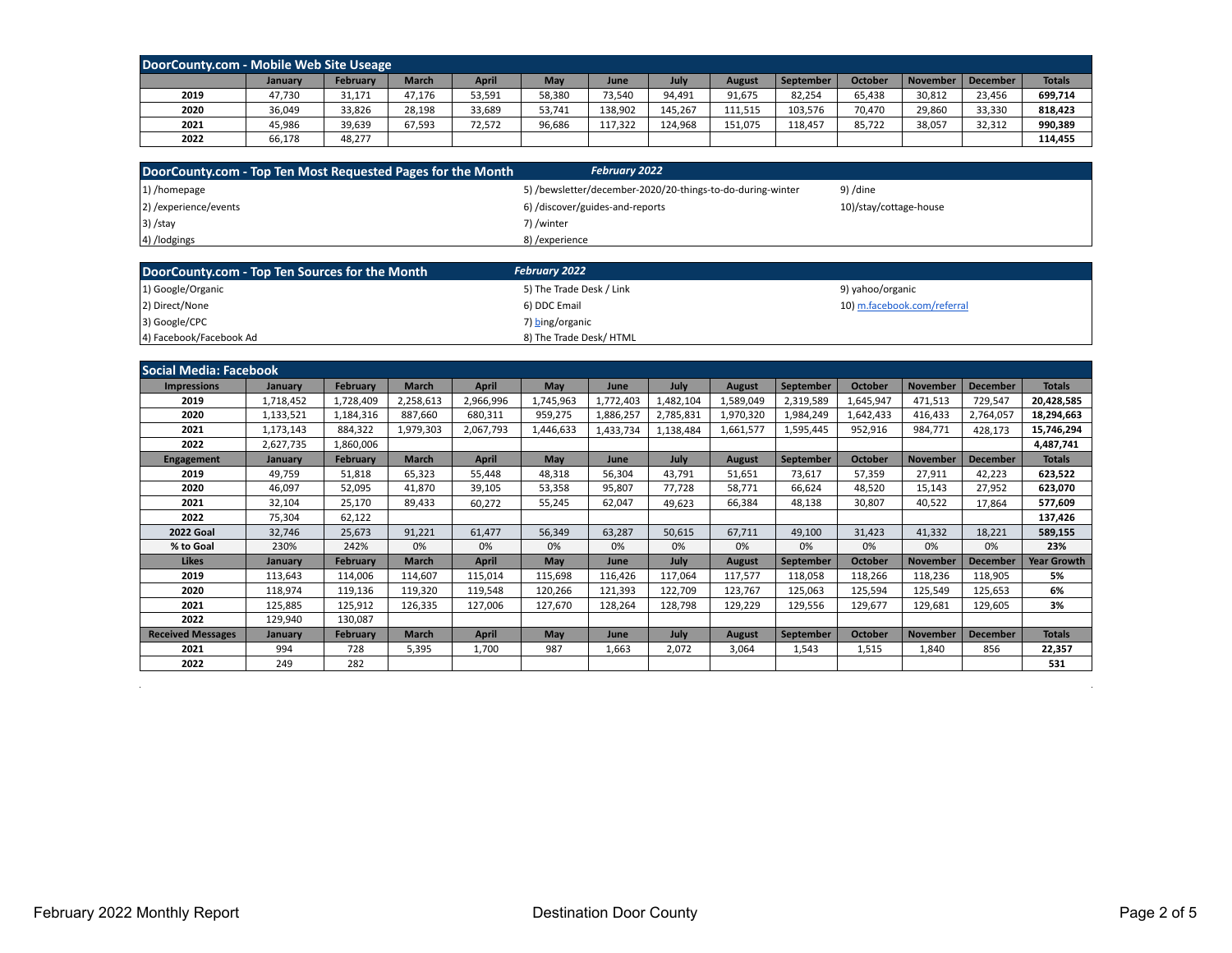| <b>Social Media: Instagram</b> |         |                 |              |        |        |             |             |               |                  |                |                 |                 |                    |
|--------------------------------|---------|-----------------|--------------|--------|--------|-------------|-------------|---------------|------------------|----------------|-----------------|-----------------|--------------------|
| <b>Followers</b>               | January | <b>February</b> | <b>March</b> | April  | May    | June        | July        | <b>August</b> | <b>September</b> | <b>October</b> | <b>November</b> | <b>December</b> | <b>Year Growth</b> |
| 2019                           | 41,489  | 42,444          | 43,816       | 46,615 | 46,602 | 47,731      | 49,306      | 50,480        | 51,441           | 52,403         | 53,209          | 53,624          | 29%                |
| 2020                           | 54,479  | 55,186          | 55.898       | 56,489 | 57,204 | 58,825      | 60.466      | 62,118        | 63,359           | 64.828         | 65,135          | 65,619          | 22%                |
| 2021                           | 66,503  | 67,013          | 67.549       | 68,024 | 68.708 | 69,548      | 70,328      | 70,972        | 71,538           | 71,907         | 72,103          | 72,411          | 9%                 |
| 2022                           | 72,663  | 72,992          |              |        |        |             |             |               |                  |                |                 |                 |                    |
| <b>Comments &amp; Likes</b>    | January | <b>February</b> | <b>March</b> | April  | May    | <b>June</b> | July        | <b>August</b> | <b>September</b> | <b>October</b> | <b>November</b> | <b>December</b> | <b>Total</b>       |
| 2019                           | 68,928  | 55,396          | 54.769       | 47,200 | 51,007 | 43.701      | 39,622      | 35,582        | 35,973           | 44,906         | 31,525          | 37,223          | 545,832            |
| 2020                           | 45,751  | 27,673          | 24,380       | 17,951 | 20,015 | 47,727      | 45,942      | 37,795        | 40,164           | 52,362         | 34,043          | 18,617          | 412,420            |
| 2021                           | 36,432  | 24,170          | 22.245       | 16,005 | 29,641 | 29,518      | 35,191      | 32,798        | 27,719           | 22,601         | 21,622          | 27605           | 325,547            |
| 2022                           | 20,568  | 17,148          |              |        |        |             |             |               |                  |                |                 |                 | 37,716             |
| <b>2022 Goal</b>               | 37,160  | 24,653          | 22,689       | 16,325 | 30,233 | 30,108      | 35,894      | 33,453        | 28,273           | 23,053         | 22,054          | 28,157          | 332,052            |
| % to Goal                      | 55%     | 70%             | 0%           | 0%     | 0%     | 0%          | 0%          | 0%            | 0%               | 0%             | 0%              | 0%              | 11%                |
| <b>Received Messages</b>       | January | <b>February</b> | <b>March</b> | April  | May    | <b>June</b> | <b>July</b> | <b>August</b> | September        | <b>October</b> | <b>November</b> | <b>December</b> | <b>Total</b>       |
| 2021                           | 842     | 329             | 370          | 254    | 390    | 501         | 754         | 475           | 766              | 431            | 588             | 549             | 6,249              |
| 2022                           | 82      | 158             |              |        |        |             |             |               |                  |                |                 |                 | 240                |

| l Social Media: Twitter  |          |                 |              |              |                |        |        |               |                  |                |                 |                 |                    |
|--------------------------|----------|-----------------|--------------|--------------|----------------|--------|--------|---------------|------------------|----------------|-----------------|-----------------|--------------------|
| <b>Followers</b>         | January  | <b>February</b> | <b>March</b> | April        | May            | June   | July   | <b>August</b> | <b>September</b> | <b>October</b> | <b>November</b> | <b>December</b> | <b>Year Growth</b> |
| 2019                     | 6,505    | 6,529           | 6,587        | 6,615        | 6,649          | 6,708  | 6.777  | 6,823         | 6,852            | 6,892          | 6,911           | 6,917           | 6.33%              |
| 2020                     | 6,948    | 6,968           | 6,982        | 7,042        | 7,098          | 7,147  | 7,190  | 7,212         | 7,202            | 7,247          | 7,248           | 7,252           | 4.38%              |
| 2021                     | 7,158    | 7,182           | 7,236        | 7,244        | 7,209          | 7,226  | 7,248  | 7,424         | 7,485            | 7,581          | 7,958           | 7,964           | 11.26%             |
| 2022                     | 7,989    | 8,011           |              |              |                |        |        |               |                  |                |                 |                 | $-100.00\%$        |
| <b>Impressions</b>       | January  | <b>February</b> | <b>March</b> | <b>April</b> | May            | June   | July   | <b>August</b> | <b>September</b> | <b>October</b> | <b>November</b> | <b>December</b> | <b>Totals</b>      |
| 2019                     | 41,303   | 64,700          | 51,200       | 47,200       | 39,900         | 48,700 | 50,200 | 42,500        | 58,100           | 35,400         | 49,000          | 30,400          | 558,603            |
| 2020                     | 37,600   | 45,500          | 23,900       | 33,300       | 42,300         | 24,600 | 19,800 | 27,800        | 26,800           | 44.700         | 30,800          | 27,623          | 384,723            |
| 2021                     | 36,908   | 33,810          | 42,256       | 26,888       | 27,014         | 24,659 | 23,468 | 75,913        | 22,421           | 25.457         | 259.467         | 32,408          | 630,669            |
| 2022                     | 26,537   | 20,695          |              |              |                |        |        |               |                  |                |                 |                 | 47,232             |
| <b>2022 Goal</b>         | 37,646   | 34,486          | 43,101       | 27,425       | 27,554         | 25,152 | 23,937 | 77,431        | 22,869           | 25,966         | 264,656         | 33,056          | 643,279            |
| % to Goal                | 70%      | 60%             | 0%           | 0%           | 0%             | 0%     | 0%     | 0%            | 0%               | 0%             | 0%              | 0%              | 7%                 |
| <b>Received Messages</b> | January  | <b>February</b> | <b>March</b> | April        | May            | June   | July   | <b>August</b> | September        | <b>October</b> | <b>November</b> | <b>December</b> | <b>Total</b>       |
| 2021                     | 154      | 70              | 19           | 6            | $\overline{2}$ | 6      | 11     | 20            | 14               | 15             | 39              | 25              | 381                |
| 2022                     | $\Omega$ | $\Omega$        |              |              |                |        |        |               |                  |                |                 |                 | 0                  |

| <b>Pay-Per-Click Results</b> |                |                 |              |              |        |        |        |               |           |                |                 |          |               |
|------------------------------|----------------|-----------------|--------------|--------------|--------|--------|--------|---------------|-----------|----------------|-----------------|----------|---------------|
|                              | <b>January</b> | <b>February</b> | <b>March</b> | <b>April</b> | May    | June   | July   | <b>August</b> | September | <b>October</b> | <b>November</b> | December | <b>Totals</b> |
| 2019                         | 7,554          | 7,080           | 11,305       | 10,866       | 12,797 | 16,264 | 19,465 | 20,134        | 16,874    | 14,272         | 7,140           | 5,503    | 149,254       |
| 2020                         | 5,686          | 5,592           | 7,346        | 5,887        | 11,291 | 21,498 | 24,425 | 20,390        | 18,142    | 10,344         | 9,756           | 11,340   | 151,697       |
| 2021                         | 11,794         | 10,882          | 17.215       | 17,385       | 23,658 | 24,302 | 26.416 | 24,437        | 23,251    | 19,724         | 9,761           | 10.429   | 219,254       |
| 2022                         | 15,213         | 15,213          |              |              |        |        |        |               |           |                |                 |          | 30,426        |

| Door County E-Newsletter - Number of E-Mail Subscribers |         |                 |              |              |         |         |         |         |           |                |                 |                 |                    |
|---------------------------------------------------------|---------|-----------------|--------------|--------------|---------|---------|---------|---------|-----------|----------------|-----------------|-----------------|--------------------|
|                                                         | January | <b>February</b> | <b>March</b> | <b>April</b> | May     | June    | July    | August  | September | <b>October</b> | <b>November</b> | <b>December</b> | <b>Year Growth</b> |
| 2019                                                    | 234.402 | 235.885         | 237.388      | 234.602      | 230.667 | 231.672 | 233.441 | 234.294 | 235.297   | 235.313        | 236.229         | 237.757         | 1%                 |
| 2020                                                    | 233,019 | 233,445         | 236.304      | 235,498      | 234,583 | 233.455 | 233,614 | 233,558 | 233,094   | 233.080        | 232.425         | 231,570         | $-1%$              |
| 2021                                                    | 229,813 | 228.401         | 231.392      | 231,306      | 232,077 | 231,610 | 231,526 | 231.421 | 237.757   | 230,037        | 228.994         | 229,176         | 0%                 |
| 2022                                                    | 228,474 | 227.645         |              |              |         |         |         |         |           |                |                 |                 |                    |

| Door County E-Newsletter - Open Rates |         |                 |              |              |        |             |        |               |           |                |                 |          |         |
|---------------------------------------|---------|-----------------|--------------|--------------|--------|-------------|--------|---------------|-----------|----------------|-----------------|----------|---------|
|                                       | January | <b>February</b> | <b>March</b> | <b>April</b> | May    | <b>June</b> | July   | <b>August</b> | September | <b>October</b> | <b>November</b> | December | Average |
| 2019                                  | 19.06%  | 22.14%          | 21.20%       | 22.52%       | 23.26% | 23.87%      | 26.49% | 26.51%        | 23.44%    | 17.94%         | 22.76%          | .7.78%   | 22.25%  |
| 2020                                  | 22.89%  | 22.70%          | 28.68%       | 24.37%       | 33.08% | 38.48%      | 37.10% | 31.96%        | 35.80%    | 30.17%         | 24.56%          | 24.14%   | 29.49%  |
| 2021                                  | 26.39%  | 30.83%          | 27.32%       | 30.11%       | 29.60% | 24.13%      | 31.92% | 30.49%        | 31.15%    | 28.84%         | 30.27%          | 40.02%   | 30.01%  |
| 2022                                  | 39.69%  | 43.46%          |              |              |        |             |        |               |           |                |                 |          |         |

 $\sim 10^7$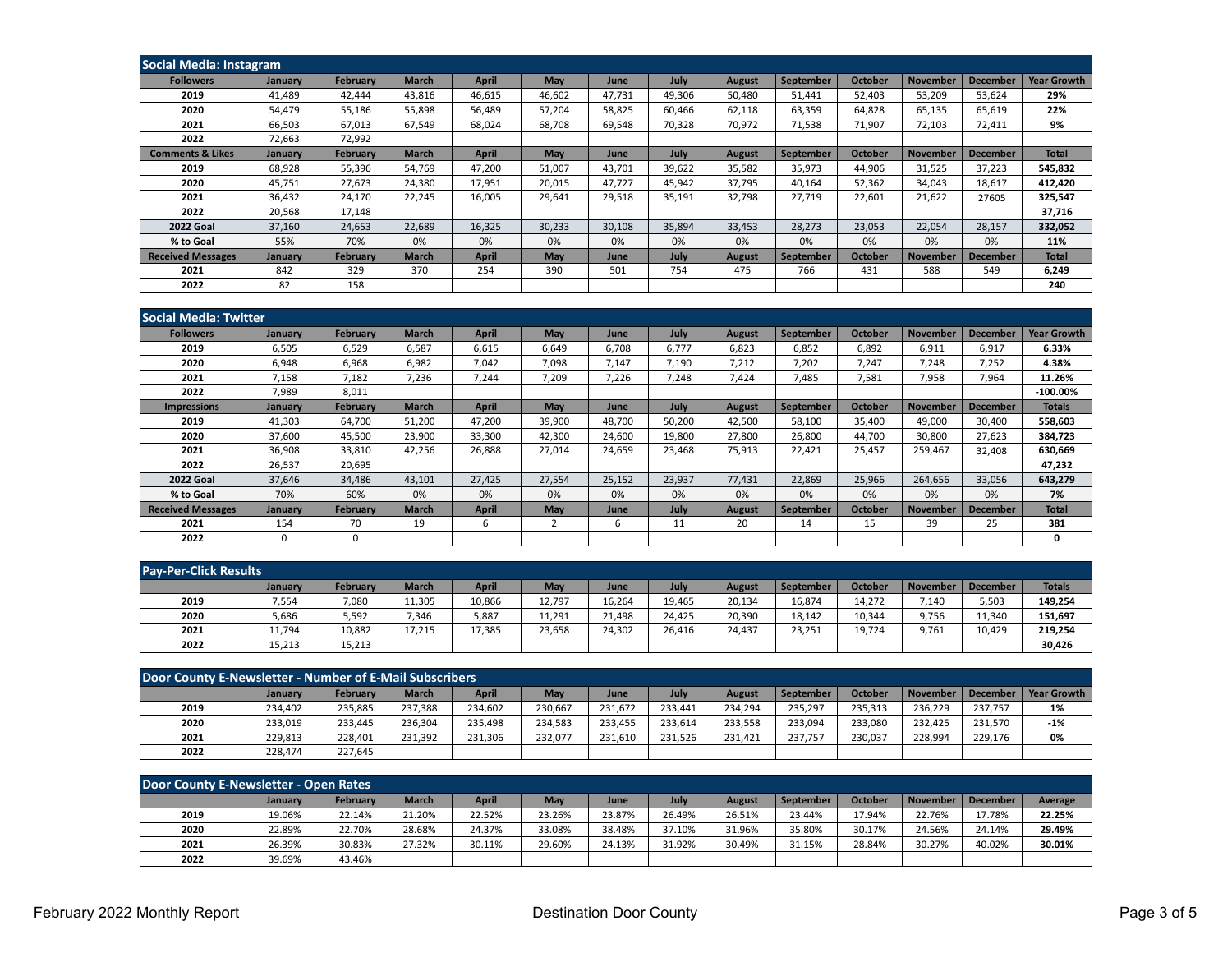| Door County E-Newsletter - Click Thru's |         |                 |              |       |       |       |       |        |           |                |                 |          |         |
|-----------------------------------------|---------|-----------------|--------------|-------|-------|-------|-------|--------|-----------|----------------|-----------------|----------|---------|
|                                         | January | <b>February</b> | <b>March</b> | April | May   | June  | July  | August | September | <b>October</b> | <b>November</b> | December | Average |
| 2019                                    | 2.66%   | 3.60%           | 3.29%        | 2.76% | 3.66% | 2.74% | 4.31% | 4.49%  | 5.57%     | 3.09%          | 2.78%           | 1.56%    | 3.37%   |
| 2020                                    | 2.19%   | 2.31%           | 3.58%        | 1.15% | 3.86% | 6.53% | 5.31% | 4.76%  | 5.31%     | 4.02%          | 2.59%           | 2.65%    | 3.69%   |
| 2021                                    | 2.95%   | 4.41%           | 3.52%        | 4.37% | 4.52% | 4.91% | 4.49% | 3.42%  | 5.40%     | 3.75%          | 3.19%           | 2.33%    | 3.94%   |
| 2022                                    | 3.24%   | 2.83%           |              |       |       |       |       |        |           |                |                 |          |         |

| <b>Advertising - Gross Impressions</b> |           |                 |              |              |            |            |           |               |            |                |                 |                 |              |
|----------------------------------------|-----------|-----------------|--------------|--------------|------------|------------|-----------|---------------|------------|----------------|-----------------|-----------------|--------------|
|                                        | January   | <b>February</b> | <b>March</b> | <b>April</b> | May        | June       | July      | <b>August</b> | September  | <b>October</b> | <b>November</b> | <b>December</b> | <b>Total</b> |
| 2019                                   | 746,596   | 804,685         | 3,797,293    | 19,926,019   | 24,361,571 | 4,439,997  | 3,254,874 | 14,679,101    | 31,134,255 | 3,284,761      | 253.909         | 241.105         | 106.924.166  |
| 2020                                   | 3,441,763 | 772,865         | 4.487.926    | 188,207      | 209.265    | 37.400.583 | 3,788,621 | 1,883,580     | 37.354.210 | 2,084,726      | 327.237         | 3,403,013       | 95,341,996   |
| 2021                                   | 3.691.284 | 1.647.058       | 1.516.993    | 16,241,205   | 31.619.680 | 3.177.316  | 1,047,443 | 11,010,706    | 15.294.236 | 948.243        | 529.641         | 213,239         | 92.937.044   |
| 2022                                   | 6,232,878 | 5,119,803       |              |              |            |            |           |               |            |                |                 |                 | 11.352.681   |

| <b>Advertising - Media Placed 2022</b> |                |                 |              |              |     |      |      |        |                  |                |          |          |              |
|----------------------------------------|----------------|-----------------|--------------|--------------|-----|------|------|--------|------------------|----------------|----------|----------|--------------|
|                                        | <b>January</b> | <b>February</b> | <b>March</b> | <b>April</b> | May | June | July | August | <b>September</b> | <b>October</b> | November | December | <b>Total</b> |
| <b>Total Paid</b>                      | \$41.712       | \$35,404        |              |              |     |      |      |        |                  |                |          |          | \$77.116     |
| <b>Co-Op Dollars</b>                   | \$5,965        | \$2,150         |              |              |     |      |      |        |                  |                |          |          | \$8,115      |

| Online Video Views (includes DDC video content on YouTube, Facebook, Vimeo, etc) |         |                 |              |              |         |         |         |         |           |                |                 |                 |               |
|----------------------------------------------------------------------------------|---------|-----------------|--------------|--------------|---------|---------|---------|---------|-----------|----------------|-----------------|-----------------|---------------|
|                                                                                  | January | <b>February</b> | <b>March</b> | <b>April</b> | May     | June    | July    | August  | September | <b>October</b> | <b>November</b> | <b>December</b> | <b>Totals</b> |
| 2019                                                                             | 187,976 | 154,620         | 405,237      | 156,856      | 145,688 | 175,083 | 90,004  | 55,746  | 15,894    | 21,755         | 21,220          | 34,622          | 1,464,701     |
| 2020                                                                             | 42,795  | 22,173          | 66,611       | 97.340       | 178,820 | 122.356 | 127.653 | 186.474 | 128,343   | 119,505        | 21,922          | 14,141          | 1,128,133     |
| 2021                                                                             | 29,892  | 25.721          | 54.102       | 48,921       | 40,058  | 36,214  | 32,037  | 37,357  | 39,050    | 25,981         | 12,089          | 16,651          | 398,073       |
| 2022                                                                             | 31,020  | 23,356          |              |              |         |         |         |         |           |                |                 |                 | 54,376        |

| <b>Media Marketing Program - Impressions</b> |             |                           |              |            |            |            |            |            |            |                          |                 |           |               |
|----------------------------------------------|-------------|---------------------------|--------------|------------|------------|------------|------------|------------|------------|--------------------------|-----------------|-----------|---------------|
|                                              | January     | <b>February</b>           | <b>March</b> | April      | May        | June       | Julv       | August     | September  | October                  | <b>November</b> | December  | <b>Totals</b> |
| 2019                                         | 99,963,410  | 62,423,890                | 30,432,627   | 13,209,923 | 6,647,728  | 7,063,714  | 97,886,602 | 10,801,279 | 17,799,696 | 33,722,879               | 974,989         | 775,434   | 381,702,171   |
| 2020                                         | 30,513,557  | 13,674,701                | 39,059,827   | 12,633,384 | 8,819,887  | 22,310,420 | 55,637,847 | 27,823,582 | 18,739,336 | 144,646,399              | 2,350,034       | 217.784   | 376,426,758   |
| 2021                                         | 66,046,649  | 140,872,845   810,018,849 |              | 19,617,331 | 17.986.296 | 9,498,479  | 70.734.302 | 96,771,515 | 5,387,308  | 131.319.447              | 4.446.538       | 6,951,224 | 1,379,650,783 |
| 2022                                         | 590,684,300 | 27.765.369                |              |            |            |            |            |            |            |                          |                 |           | 618,449,669   |
| <b>2022 Goal</b>                             | 53,467,459  | 42,786,399                | 107,238,229  | 31,452,072 | 36,086,538 | 11,376,783 | 72,593,239 | 25,788,833 | 28.251.044 | 111,123,308   35,985,059 |                 | 8,159,520 | 564,308,482   |
| % to Goal                                    | 1105%       | 65%                       | 0%           | 0%         | 0%         | 0%         | 0%         | 0%         | 0%         | 0%                       | 0%              | 0%        | 110%          |

| <b>Media Marketing Program - Visiting Journalists</b> |                |          |              |              |     |      |      |        |           |                |                 |          |               |
|-------------------------------------------------------|----------------|----------|--------------|--------------|-----|------|------|--------|-----------|----------------|-----------------|----------|---------------|
|                                                       | <b>January</b> | February | <b>March</b> | <b>April</b> | May | June | July | August | September | <b>October</b> | <b>November</b> | December | <b>Totals</b> |
| 2019                                                  |                |          |              |              |     | 22   |      | 18     | 11        |                |                 | ᆠ        | 72            |
| 2020                                                  |                |          |              |              |     |      |      | ᅩ      | ٥         |                |                 | ᆠ        | 60            |
| 2021                                                  |                | 10       |              |              |     | ᆠ    |      |        | ົ         |                |                 | 10       | 72            |
| 2022                                                  |                |          |              |              |     |      |      |        |           |                |                 |          |               |
| <b>2022 Goal</b>                                      |                |          |              |              |     | 12   |      | ᅩ      | 10        | 10             |                 | 10       | 70            |
| % to Goal                                             |                | 63%      |              |              | 0%  | 0%   |      | 0%     | 0%        | 0%             |                 | 0%       | 7%            |

| <b>Media Marketing Program - Ad Value Equivalency (AVE)</b> |           |                 |              |              |           |           |           |               |           |           |                 |                 |               |
|-------------------------------------------------------------|-----------|-----------------|--------------|--------------|-----------|-----------|-----------|---------------|-----------|-----------|-----------------|-----------------|---------------|
|                                                             | January   | <b>February</b> | <b>March</b> | <b>April</b> | May       | June      | July      | <b>August</b> | September | October   | <b>November</b> | <b>December</b> | <b>Totals</b> |
| 2019                                                        | \$373,010 | \$172,097       | \$61,967     | \$711,055    | \$128,671 | \$295,606 | \$232,542 | \$70,927      | \$133,197 | \$234,993 | \$182,681       | \$86,097        | \$2,682,843   |
| 2020                                                        | \$344.671 | \$32,504        | \$194.664    | \$15,793     | \$108.659 | \$128,813 | \$366.942 | \$729,757     | \$76,991  | \$403.557 | \$582,619       | \$34.601        | \$3,019,571   |
| 2021                                                        | \$412.672 | \$227.001       | \$341.434    | \$53,255     | \$129.179 | \$104.567 | \$327.177 | \$565.405     | \$268.078 | \$688,673 | \$234.323       | \$65.602        | \$3,417,366   |
| 2022                                                        | \$376,301 | \$263,714       |              |              |           |           |           |               |           |           |                 |                 | \$640.015     |

 $\sim$